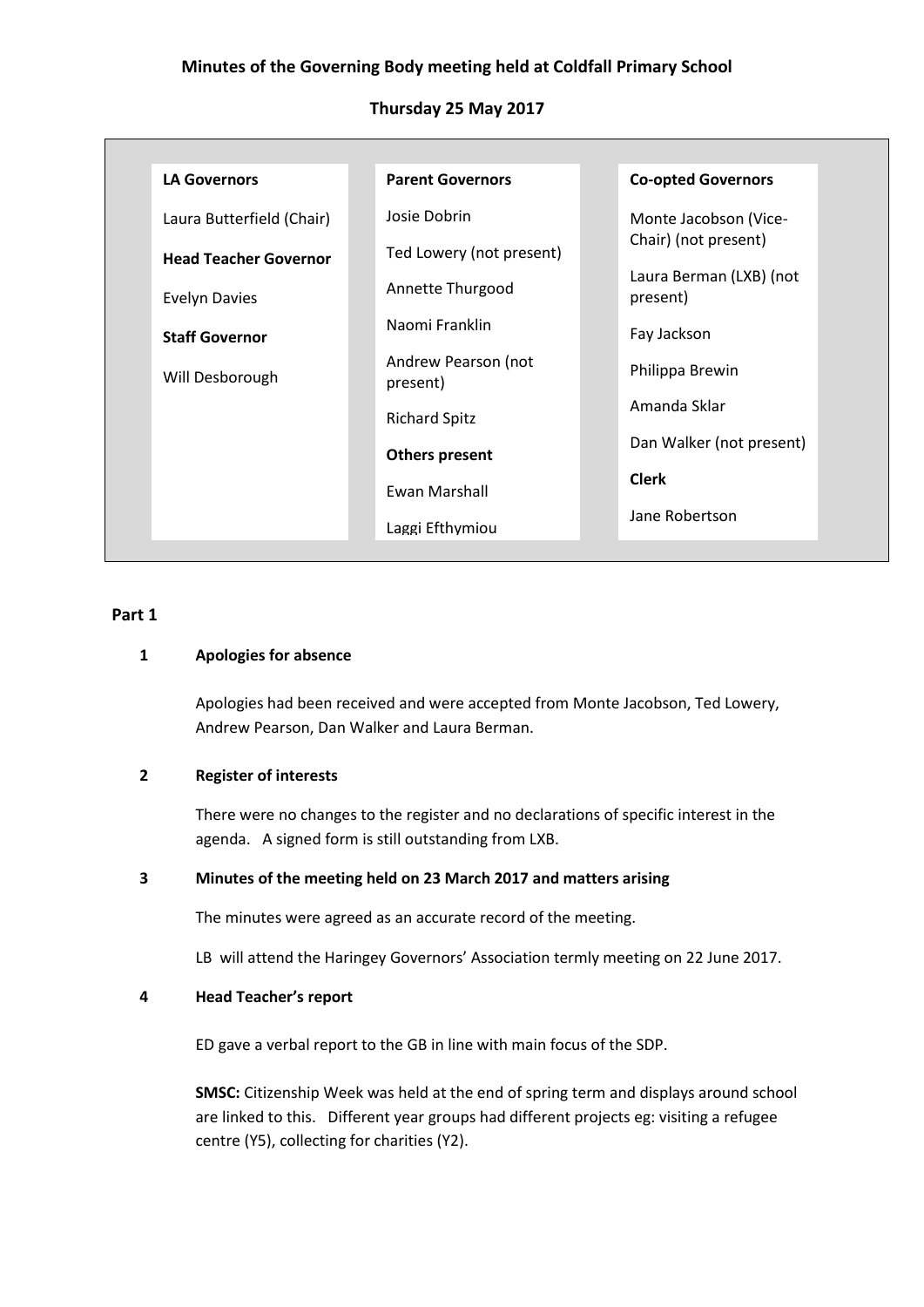Miriam from Educaid visited school during the week and was presented with a cheque for £6,000 from the Coldfall community. Most of this amount had been raised at the 'Dance-a-thon' last summer.

Clare Bunston has returned after maternity leave and is responsible for green/eco projects. She is taking the lead on Walk to School Week and Happy Shoe Day.

Various Artsmark projects are planned (Kate Vetch): Y3 has filmed a music video, Y4 has curated a museum, Y1 will take part in 'Ballerinas in Residence'.

**Assessment:** Y2 and Y6 have completed their SATs. Other year groups have completed GL assessments in Maths and Reading. The children were generally positive about SATs. WD said that the tests were challenging but at the right level. The children had completed many sample and test papers and were well prepared.

AT said the Rising Stars books that were sent home with the children were very useful for revision. It is likely that school will have to charge for these next year.

**Maths:** EM is writing a new Maths policy and designing a new proforma to assist teachers with lesson planning. He said that expectations for children have been raised as a result of the introduction of Inspire Maths. Teachers say the children are more confident and use more advanced vocabulary. The use of concrete artefacts is very beneficial. Plans for training next year are being drawn up based on teacher feedback. The scheme is improving teachers' teaching. They are discussing methodology and reflecting on their practice. Enquiries about the Inspire Maths have been received from Tetherdown and St Mary's N8. Children participate in 'maths meetings ' - a rapid 10-12 minute reinforcement of basic maths to aid fluency –time, money, months, days, etc. This is also proven to aid long term memory.

**English:** Talk 4 Writing continues. Whole class reading takes place three times weekly. It is not known whether the ITAFs (Interim Teacher Assessment Frameworks) used this year will continue.

**Teaching Schools** – seven new Graduate Teaching Assistants (GTA) have been appointed to Coldfall, and 23 School Direct trainee appointments across our network of schools. An induction day will be held on 13 July at Coldfall.

Of our 6 current trainees, 3 have been offered jobs at Coldfall, 2 are going to Rhodes Avenue and 1 to St Katherine's (Barnet).

Coldfall's application for ITT accreditation was turned down on this occasion as it is not in a 'priority area'. The partnership with Middlesex University will continue for now. Universities are encouraging students to do PGCE (Post-Graduate Certificate of Education) as this brings in money direct to the university. FJ asked whether as the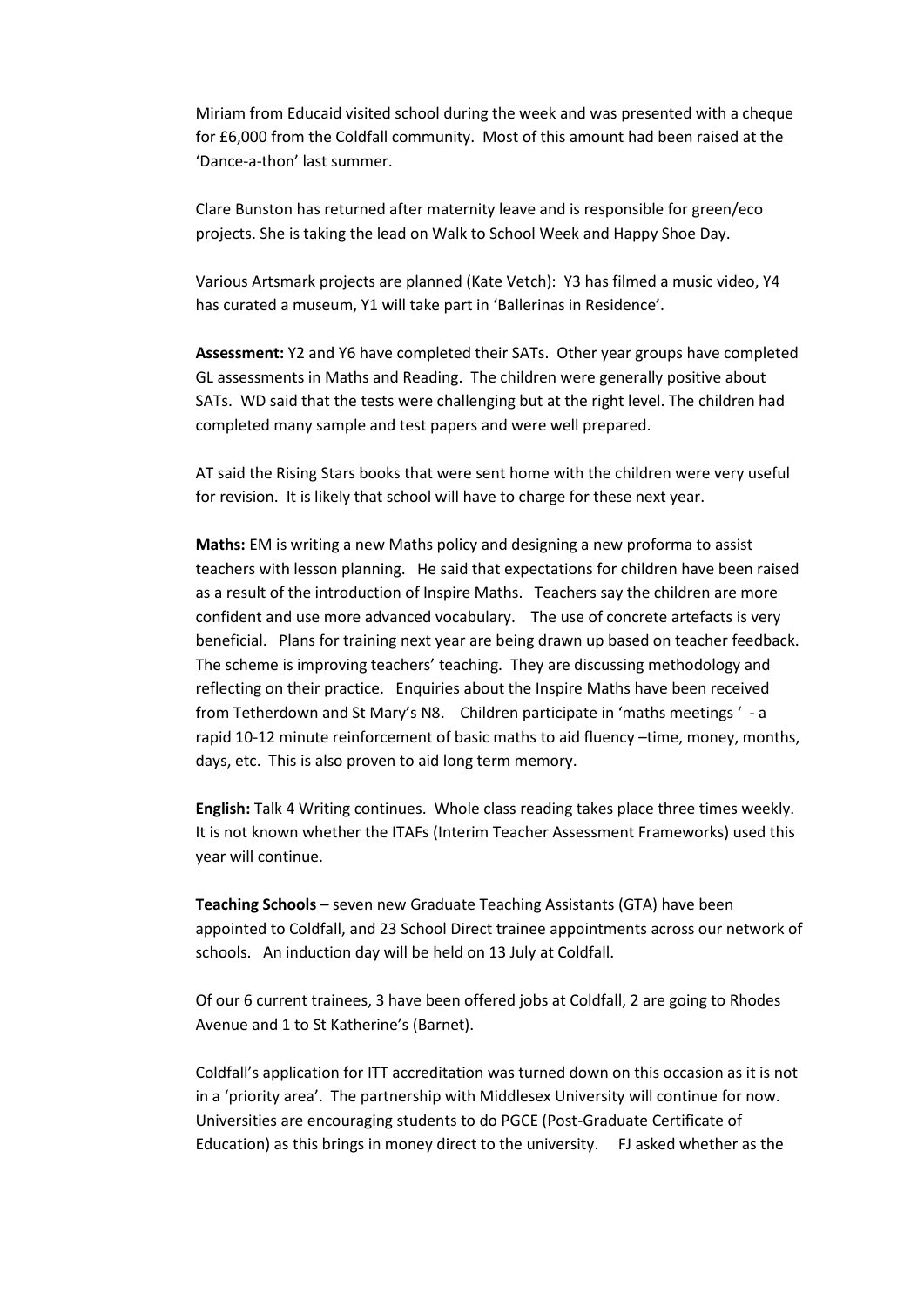only primary Teaching School in the borough, CPS will apply again next year. This has not been finally decided but is unlikely.

An **Inspiring Leadership Day** and **Middle Leader Day** will take place at CPS before the end of the school year.

Emma Coleman and Lauren Kavanagh have been selected as Lead Teachers for English and Maths respectively in our NLC. After a tough selection process, John Morrissey will be Maths Lead in our maths hub, taking 5 days' of teaching time next year to support teaching in our local schools.

Coldfall is hosting the first session for schools in our NLC on the School Partnership Programme (SPP); a peer review approach to school improvement, [\(www.educationdevelopmenttrust.com](http://www.educationdevelopmenttrust.com/) for details).

Questions were invited. JD asked whether revenue from Teaching Schools would increase. Coldfall charges an admin fee of £1000 to every school for which SD trainees are provided. Consideration will be given to the marketing of the Teaching School offer. Being a teaching school benefits our recruitment and the quality of teaching.

## **5 Coldfall Nursery Provision**

Current numbers were distributed to the GB. Core hours are filling up (9am – 3pm) with fewer confirmed places for the extended day. The fact that this operates only in term time may restrict numbers. Pre and post school hours are being offered to new Reception parents so numbers should increase. Nursery provision will be reassessed towards the end of the first year.

There are only 20 siblings in Reception this year which is less than half the usual number, likely to be due to lower birth rate. The catchment area has extended slightly to .51 miles.

### **6 The Future of School Improvement**

Haringey's School Improvement Service will cease to exist at the end of March 2018. Haringey Head Teachers are setting up a school improvement company providing a range of services, eg a data service, an inspection services. LB is on the strategic partnership board establishing the company. A CEO will be appointed. As a Teaching School, Coldfall is in a position to provide some of the services and discussions are taking place around this.

### **7 Reports of Committees**

### **Teaching, Learning and Assessment**

Minutes had been distributed to governors. A correction was required: under 'Teaching School', the date should read April 2018 (not December).

### **Finance and Site**

LE talked through the minutes of the committee meeting and those of the Budget Profile Meeting held on 22 May 2017. A detailed conversation was held about the